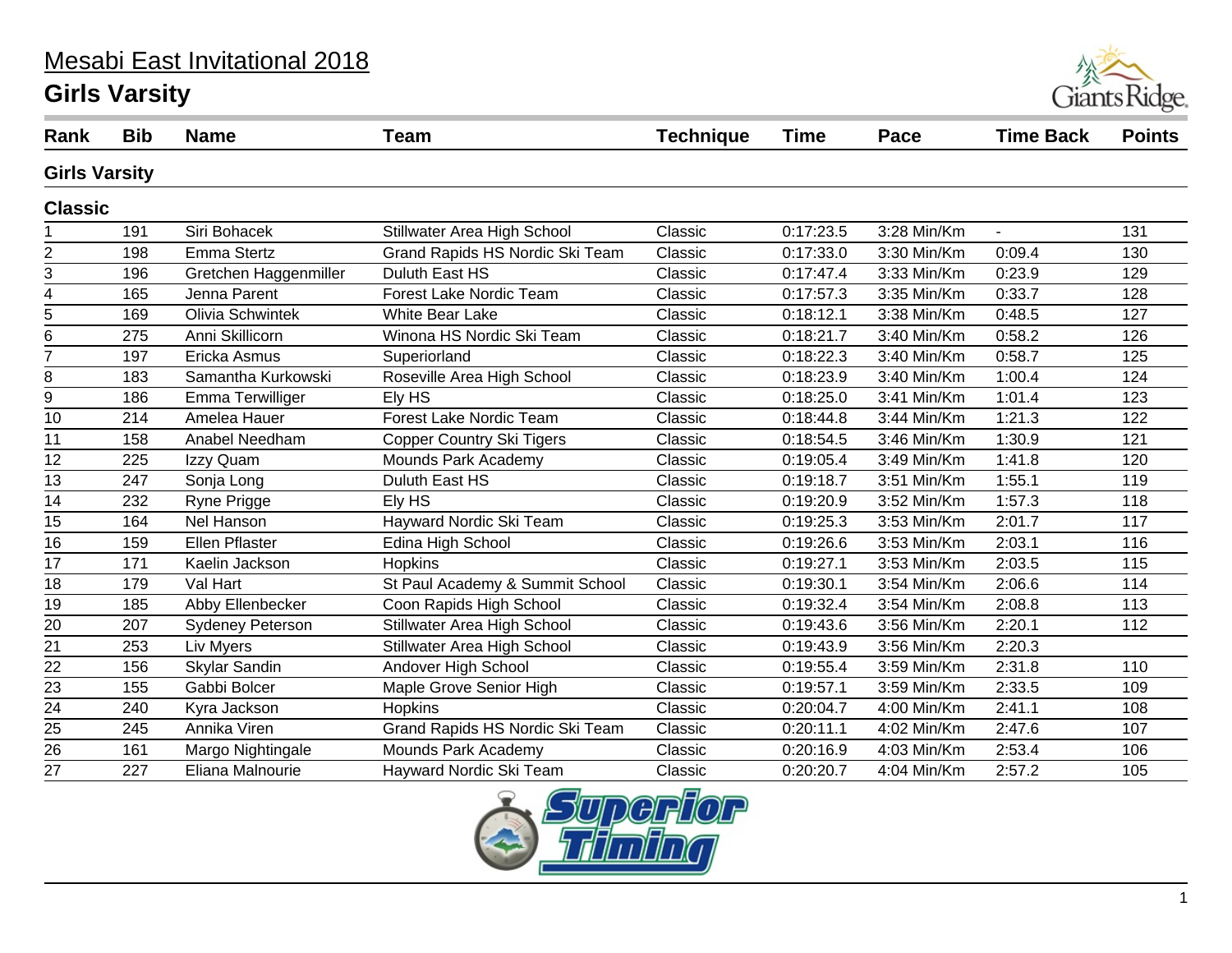

| Rank            | <b>Bib</b> | <b>Name</b>             | <b>Team</b>                     | <b>Technique</b> | <b>Time</b> | Pace        | <b>Time Back</b> | <b>Points</b>   |
|-----------------|------------|-------------------------|---------------------------------|------------------|-------------|-------------|------------------|-----------------|
| 28              | 170        | Anna Greenlee           | ME / VA / EG Nordic Team        | Classic          | 0:20:23.1   | 4:04 Min/Km | 2:59.5           | 104             |
| 29              | 204        | Julia Nielsen           | Andover High School             | Classic          | 0:20:24.6   | 4:04 Min/Km | 3:01.1           | 103             |
| $\overline{30}$ | 267        | Elena Munger            | <b>Hopkins</b>                  | Classic          | 0:20:24.8   | 4:04 Min/Km | 3:01.3           |                 |
| 31              | 190        | Ava Schieffert          | Benilde-St. Margaret            | Classic          | 0:20:29.1   | 4:05 Min/Km | 3:05.6           | 101             |
| $\overline{32}$ | 200        | Carolyn House           | Wayzata                         | Classic          | 0:20:31.1   | 4:06 Min/Km | 3:07.5           | 100             |
| 33              | 206        | Maria Velat             | Copper Country Ski Tigers       | Classic          | 0:20:54.4   | 4:10 Min/Km | 3:30.9           | 99              |
| $\overline{34}$ | 180        | Johanna Schwinghamer    | Mora Ski Club                   | Classic          | 0:20:56.2   | 4:11 Min/Km | 3:32.6           | 98              |
| 35              | 173        | Kinley Prestegard       | Bemidji High School             | Classic          | 0:20:59.6   | 4:11 Min/Km | 3:36.1           | 97              |
| $\overline{36}$ | 219        | Marissa Lindaman        | Winona HS Nordic Ski Team       | Classic          | 0:21:06.1   | 4:13 Min/Km | 3:42.6           | $\overline{96}$ |
| $\overline{37}$ | 203        | <b>Maddy Lawler</b>     | Edina High School               | Classic          | 0:21:10.1   | 4:14 Min/Km | 3:46.5           | 95              |
| $\overline{38}$ | 172        | Katherine Skwira-Brown  | Duluth Denfeld High School      | Classic          | 0:21:17.1   | 4:15 Min/Km | 3:53.6           | 94              |
| $\overline{39}$ | 175        | Elizabeth Mattson       | Park Center HS                  | Classic          | 0:21:17.1   | 4:15 Min/Km | 3:53.6           | 93              |
| $\overline{40}$ | 222        | Gwendolyn Youso         | Bemidji High School             | Classic          | 0:21:22.4   | 4:16 Min/Km | 3:58.8           | $\overline{92}$ |
| 41              | 167        | Ellen Adams             | Chaska and Chanhassen HSs       | Classic          | 0:21:30.7   | 4:18 Min/Km | 4:07.2           | 91              |
| $\overline{42}$ | 193        | Addie Hohlen            | Elk River/Zimmerman             | Classic          | 0:21:33.1   | 4:18 Min/Km | 4:09.5           | 90              |
| $\frac{43}{44}$ | 284        | Ellie Quam              | Mounds Park Academy             | Classic          | 0:21:33.2   | 4:18 Min/Km | 4:09.6           |                 |
|                 | 285        | <b>Claire Smith</b>     | Hayward Nordic Ski Team         | Classic          | 0:21:40.0   | 4:20 Min/Km | 4:16.5           |                 |
| 45              | 288        | Lucia Wyland            | Grand Rapids HS Nordic Ski Team | Classic          | 0:21:47.7   | 4:21 Min/Km | 4:24.2           |                 |
| $\overline{46}$ | 184        | Alice Foote             | Little Falls High School        | Classic          | 0:21:48.6   | 4:21 Min/Km | 4:25.0           | 86              |
| 47              | 199        | Avalon Johnson          | Orono High School               | Classic          | 0:21:48.6   | 4:21 Min/Km | 4:25.1           | 85              |
| $\overline{48}$ | 244        | Gina Wasniewski         | <b>Brainerd</b>                 | Classic          | 0:21:49.6   | 4:21 Min/Km | 4:26.1           | 84              |
| 49              | 228        | <b>Katie Corbett</b>    | Little Falls High School        | Classic          | 0:21:50.0   | 4:22 Min/Km | 4:26.5           | 83              |
| $\overline{50}$ | 213        | <b>Christina Bolcer</b> | Maple Grove Senior High         | Classic          | 0:21:57.5   | 4:23 Min/Km | 4:33.9           | $\overline{82}$ |
| 51              | 234        | Kaja Montplaisir        | Elk River/Zimmerman             | Classic          | 0:21:57.6   | 4:23 Min/Km | 4:34.1           | 81              |
| $\overline{52}$ | 160        | <b>Sydney Menne</b>     | Mounds View High School         | Classic          | 0:21:57.7   | 4:23 Min/Km | 4:34.1           | $\overline{80}$ |
| 53              | 278        | Elle Juranek            | <b>Brainerd</b>                 | Classic          | 0:22:00.1   | 4:24 Min/Km | 4:36.6           | 79              |
| $\overline{54}$ | 254        | Natalie Daly            | Duluth East HS                  | Classic          | 0:22:06.4   | 4:25 Min/Km | 4:42.8           |                 |
| 55              | 249        | <b>Tessa Schwinn</b>    | <b>Cathedral High School</b>    | Classic          | 0:22:16.1   | 4:27 Min/Km | 4:52.6           | 77              |
| $\overline{56}$ | 216        | Madison Loppnow         | <b>White Bear Lake</b>          | Classic          | 0:22:16.4   | 4:27 Min/Km | 4:52.9           | $\overline{76}$ |
| 57              | 194        | Gillian Leugers         | Washburn High School            | Classic          | 0:22:21.0   | 4:28 Min/Km | 4:57.4           | 75              |

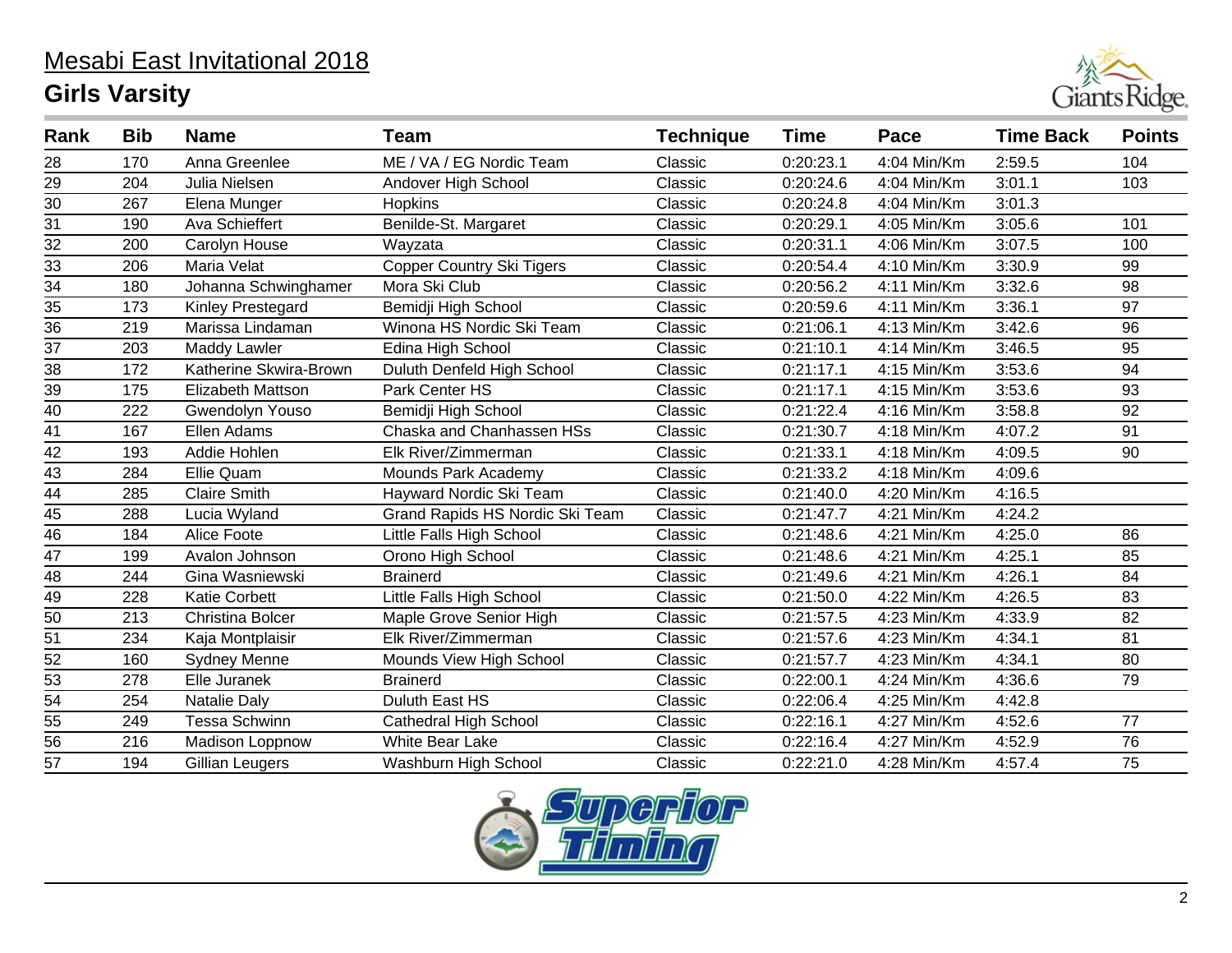

| Rank            | <b>Bib</b> | <b>Name</b>             | Team                            | <b>Technique</b> | <b>Time</b> | Pace        | <b>Time Back</b> | <b>Points</b> |
|-----------------|------------|-------------------------|---------------------------------|------------------|-------------|-------------|------------------|---------------|
| 58              | 205        | <b>Riley Pohl</b>       | Duluth Denfeld High School      | Classic          | 0:22:22.7   | 4:28 Min/Km | 4:59.2           | 74            |
| 59              | 283        | Anna Stockinger         | <b>Forest Lake Nordic Team</b>  | Classic          | 0:22:22.9   | 4:28 Min/Km | 4:59.3           |               |
| 60              | 187        | Kaisa Bosek             | Alexandria                      | Classic          | 0:22:25.2   | 4:29 Min/Km | 5:01.7           | 72            |
| 61              | 157        | Sarah Broghammer        | Winona HS Nordic Ski Team       | Classic          | 0:22:26.4   | 4:29 Min/Km | 5:02.9           |               |
| $\overline{62}$ | 237        | Ingrid Halverson        | Wayzata                         | Classic          | 0:22:28.8   | 4:29 Min/Km | 5:05.2           | 70            |
| 63              | 229        | <b>Maddy Breton</b>     | St Paul Academy & Summit School | Classic          | 0:22:32.0   | 4:30 Min/Km | 5:08.4           | 69            |
| 64              | 256        | Abby Mans               | Edina High School               | Classic          | 0:22:35.0   | 4:31 Min/Km | 5:11.4           |               |
| 65              | 233        | <b>Tierney Wolfgram</b> | Math & Science Academy          | Classic          | 0:22:36.2   | 4:31 Min/Km | 5:12.6           | 67            |
| 66              | 242        | <b>Isabel Bibeau</b>    | Roseville Area High School      | Classic          | 0:22:41.8   | 4:32 Min/Km | 5:18.3           | 66            |
| 67              | 192        | <b>Sydney Paulson</b>   | Anoka High Schoo                | Classic          | 0:22:41.9   | 4:32 Min/Km | 5:18.4           | 65            |
| 68              | 246        | Sonja Squiers           | Orono High School               | Classic          | 0:22:48.9   | 4:33 Min/Km | 5:25.4           | 64            |
| 69              | 195        | Lydia Anderson          | Cathedral High School           | Classic          | 0:22:49.3   | 4:33 Min/Km | 5:25.8           | 63            |
| $\overline{70}$ | 255        | Ella Endo               | Washburn High School            | Classic          | 0:22:53.2   | 4:34 Min/Km | 5:29.7           | 62            |
| 71              | 259        | Alyse Stone             | Bemidji High School             | Classic          | 0:23:01.6   | 4:36 Min/Km | 5:38.0           |               |
| $\overline{72}$ | 248        | Claire Vandentop        | Spring Lake Park/St Anthony HS  | Classic          | 0:23:01.6   | 4:36 Min/Km | 5:38.1           | 60            |
| 73              | 218        | Anika Sather            | Chaska and Chanhassen HSs       | Classic          | 0:23:02.2   | 4:36 Min/Km | 5:38.7           | 59            |
| $\overline{74}$ | 212        | Maddie Keran            | Coon Rapids High School         | Classic          | 0:23:02.4   | 4:36 Min/Km | 5:38.8           | 58            |
| 75              | 210        | <b>Sydney Binsfield</b> | Proctor/Hermantown              | Classic          | 0:23:06.1   | 4:37 Min/Km | 5:42.6           | 57            |
| 76              | 250        | Kamryn Coauette         | Alexandria                      | Classic          | 0:23:14.0   | 4:38 Min/Km | 5:50.5           | 56            |
| 77              | 208        | <b>Callie Garland</b>   | ME / VA / EG Nordic Team        | Classic          | 0:23:15.4   | 4:39 Min/Km | 5:51.9           | 55            |
| $\overline{78}$ | 163        | <b>Claire Anderson</b>  | Math & Science Academy          | Classic          | 0:23:18.0   | 4:39 Min/Km | 5:54.5           | 54            |
| 79              | 231        | Lily Larson             | Anoka High Schoo                | Classic          | 0:23:27.1   | 4:41 Min/Km | 6:03.5           | 53            |
| 80              | 263        | Alexa Havon             | Andover High School             | Classic          | 0:23:32.7   | 4:42 Min/Km | 6:09.2           |               |
| 81              | 292        | Leah Wagner             | Wayzata                         | Classic          | 0:23:40.0   | 4:44 Min/Km | 6:16.4           |               |
| 82              | 224        | Gillian Bode            | Washburn High School            | Classic          | 0:23:48.2   | 4:45 Min/Km | 6:24.6           |               |
| 83              | 289        | Rachel Skwira-Brown     | Duluth Denfeld High School      | Classic          | 0:23:52.7   | 4:46 Min/Km | 6:29.1           |               |
| 84              | 260        | Angie Grunert           | Copper Country Ski Tigers       | Classic          | 0:23:53.0   | 4:46 Min/Km | 6:29.4           |               |
| 85              | 239        | Josie Boelter           | <b>Cathedral High School</b>    | Classic          | 0:23:53.7   | 4:46 Min/Km | 6:30.1           |               |
| 86              | 279        | <b>Emily Brockberg</b>  | <b>White Bear Lake</b>          | Classic          | 0:23:56.2   | 4:47 Min/Km | 6:32.6           |               |
| 87              | 220        | Emma Stahl              | Superiorland                    | Classic          | 0:23:56.9   | 4:47 Min/Km | 6:33.3           | 45            |

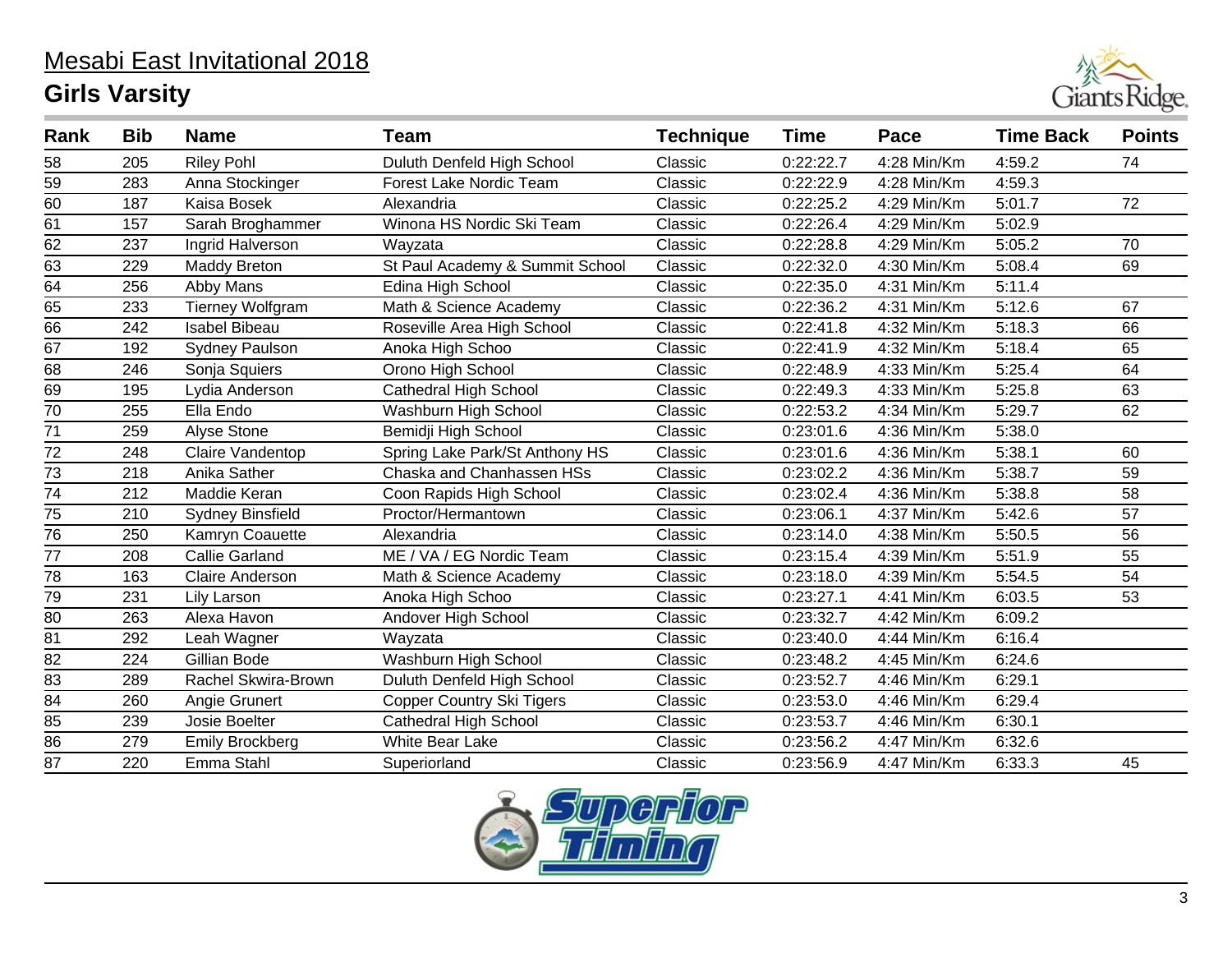

| Rank             | <b>Bib</b> | <b>Name</b>            | <b>Team</b>                       | <b>Technique</b> | <b>Time</b> | Pace        | <b>Time Back</b> | <b>Points</b>   |
|------------------|------------|------------------------|-----------------------------------|------------------|-------------|-------------|------------------|-----------------|
| 88               | 202        | Emma Reineke           | Alexandria                        | Classic          | 0:24:01.0   | 4:48 Min/Km | 6:37.5           |                 |
| 89               | 258        | <b>Lilah Gilyard</b>   | Coon Rapids High School           | Classic          | 0:24:02.9   | 4:48 Min/Km | 6:39.3           |                 |
| $\overline{90}$  | 188        | Natalie Welinski       | Marshall Nordic Ski Team          | Classic          | 0:24:05.3   | 4:49 Min/Km | 6:41.8           | 42              |
| $\overline{91}$  | 166        | Hannah Trtanj          | <b>Brainerd</b>                   | Classic          | 0:24:06.5   | 4:49 Min/Km | 6:42.9           |                 |
| $\overline{92}$  | 287        | Katie Sheldon          | Mounds View High School           | Classic          | 0:24:08.2   | 4:49 Min/Km | 6:44.6           | 40              |
| 93               | 177        | Andrea Hille           | <b>CEC Nordic</b>                 | Classic          | 0:24:11.5   | 4:50 Min/Km | 6:48.0           | 39              |
| $\overline{94}$  | 230        | Berit Skogen           | Otter Tail Nordic Ski Association | Classic          | 0:24:17.3   | 4:51 Min/Km | 6:53.8           | 38              |
| $\frac{95}{96}$  | 282        | Samantha Nelson        | Roseville Area High School        | Classic          | 0:24:18.4   | 4:51 Min/Km | 6:54.9           |                 |
|                  | 264        | Linnea Askegaard       | Minnehaha Academy                 | Classic          | 0:24:22.6   | 4:52 Min/Km | 6:59.1           | 36              |
| $\overline{97}$  | 268        | <b>Ilus Gallay</b>     | Elk River/Zimmerman               | Classic          | 0:24:24.0   | 4:52 Min/Km | 7:00.4           |                 |
| 98               | 215        | Hannah Zuck            | <b>CEC Nordic</b>                 | Classic          | 0:24:28.0   | 4:53 Min/Km | 7:04.5           | 34              |
| $\overline{99}$  | 280        | <b>Kirstin King</b>    | Spring Lake Park/St Anthony HS    | Classic          | 0:24:29.8   | 4:53 Min/Km | 7:06.2           | $\overline{33}$ |
| $\overline{100}$ | 181        | Annika Hedges          | Minnehaha Academy                 | Classic          | 0:24:40.2   | 4:56 Min/Km | 7:16.6           | 32              |
| 101              | 270        | Cece Schurke           | Minnehaha Academy                 | Classic          | 0:24:40.2   | 4:56 Min/Km | 7:16.7           |                 |
| 102              | 162        | Ava Grotting           | Spring Lake Park/St Anthony HS    | Classic          | 0:24:40.2   | 4:56 Min/Km | 7:16.7           |                 |
| 103              | 272        | Elsa Soderstrom        | Orono High School                 | Classic          | 0:24:40.3   | 4:56 Min/Km | 7:16.7           |                 |
| 104              | 241        | <b>Calli Battis</b>    | Mound Westonka High School        | Classic          | 0:24:44.1   | 4:56 Min/Km | 7:20.6           | 28              |
| 105              | 290        | Anna Nelson            | Ely HS                            | Classic          | 0:25:01.7   | 5:00 Min/Km | 7:38.1           |                 |
| 106              | 217        | Amelia Podolny         | Mounds View High School           | Classic          | 0:25:03.5   | 5:00 Min/Km | 7:39.9           |                 |
| 107              | 265        | Alli Becker            | Anoka High Schoo                  | Classic          | 0:25:05.6   | 5:01 Min/Km | 7:42.0           |                 |
| 108              | 211        | Erin Long              | Benilde-St. Margaret              | Classic          | 0:25:06.6   | 5:01 Min/Km | 7:43.0           | 24              |
| 109              | 262        | Mikaela Smith          | Marshall Nordic Ski Team          | Classic          | 0:25:28.3   | 5:05 Min/Km | 8:04.7           | 23              |
| 110              | 176        | Ingretta Olson         | Proctor/Hermantown                | Classic          | 0:25:33.2   | 5:06 Min/Km | 8:09.6           | 22              |
| 111              | 291        | Mari Bohacek           | Mounds Park Academy               | Classic          | 0:25:33.6   | 5:06 Min/Km | 8:10.0           |                 |
| 112              | 274        | <b>Natalie Blevins</b> | Proctor/Hermantown                | Classic          | 0:25:37.3   | 5:07 Min/Km | 8:13.7           |                 |
| 113              | 266        | Catherine Zak          | Little Falls High School          | Classic          | 0:25:53.5   | 5:10 Min/Km | 8:30.0           |                 |
| 114              | 243        | Tessa Johnson          | Minnehaha Academy                 | Classic          | 0:25:53.6   | 5:10 Min/Km | 8:30.1           |                 |
| 115              | 238        | Emelia Hoppe           | St Paul Academy & Summit School   | Classic          | 0:25:58.1   | 5:11 Min/Km | 8:34.6           |                 |
| 116              | 277        | Ellen Kivi             | Maple Grove Senior High           | Classic          | 0:26:11.9   | 5:14 Min/Km | 8:48.3           |                 |
| 117              | 235        | <b>Molly Dirks</b>     | Otter Tail Nordic Ski Association | Classic          | 0:26:16.0   | 5:15 Min/Km | 8:52.4           | 15              |